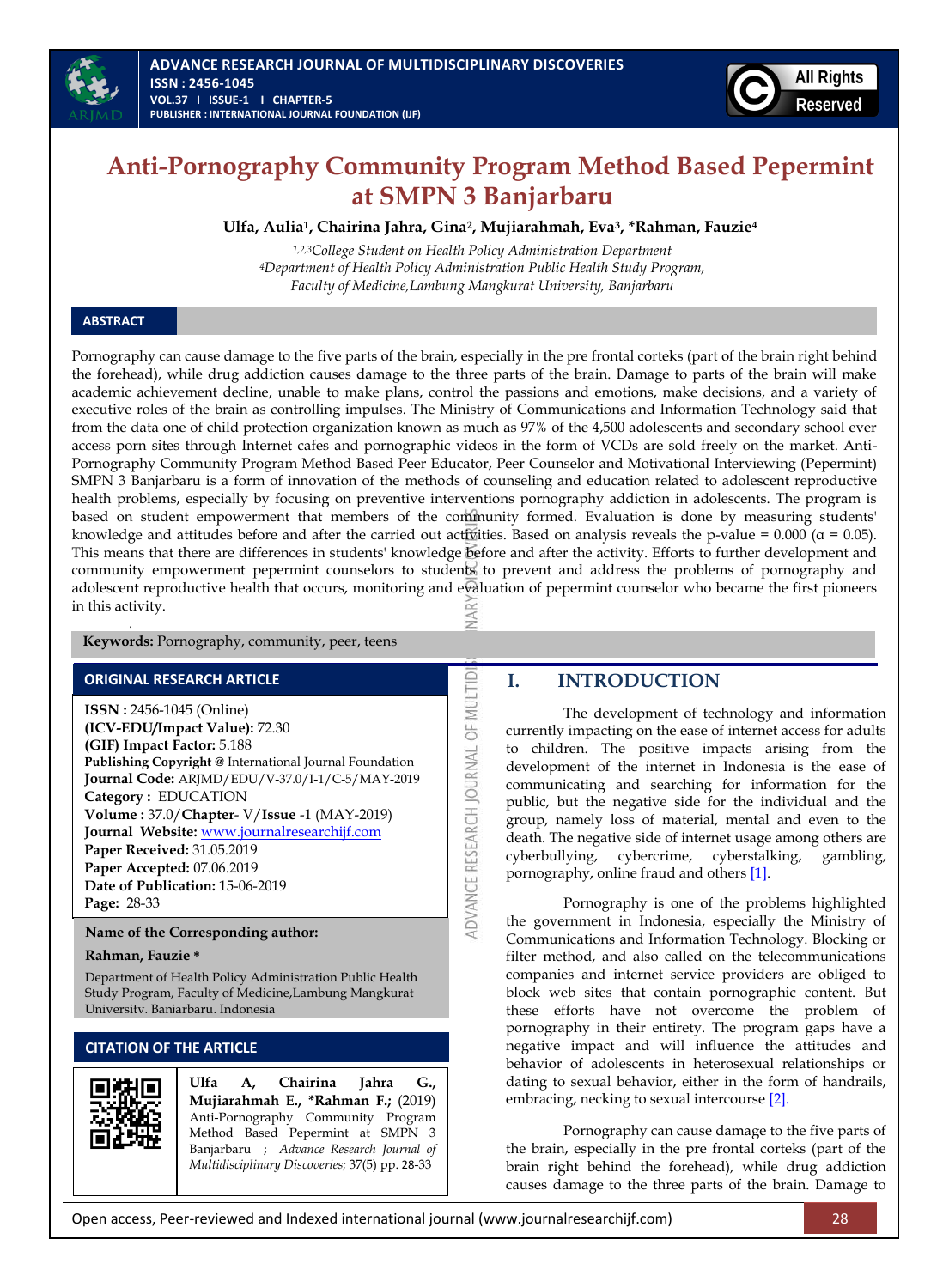parts of the brain will make academic achievement decline, unable to make plans, control the passions and emotions, make decisions, and a variety of executive roles of the brain as controlling the impulse-impuls [\[3\].](#page-4-2) The law in Indonesia (Undang-Undang Number 44 Year 2008) about pornography has long been published but factually pornographic content is still growing rapidly. Pornography is easily found in the form of drawings, sketches, illustrations, photographs, text (message), voice, sound, moving pictures, animation, cartoons, conversation, gesture pass through various media communication and the show in public place that contain sex exploitation element which break morality norm [\[4\].](#page-4-3)

The Ministry of Communications and Information Technology said that from the data one of child protection organization known as much as 97% of the 4,500 adolescents and secondary school ever access porn sites through internet cafes and also pornographic videos in the form of VCDs are sold freely in market [\[5\].](#page-4-4) According to the study results in the Journal of Sexual Medicine Online, there are 3 types of pornography users, ie users with recreational purposes, compulsive users, and users who are depressed. Prevention and treatment of child pornography users should be implemented since early [\[4\].](#page-4-3)

One of method that can be performed is using the method of pepermint, that is peer educator, peer counselors, as well as the motivational interviewing. The first method, peer educator discusses the counseling, information and education conducted by peer and to the peer, to train adolescents become adolescent health counselors and peer educators will act as an agent of change [\[6\].](#page-4-5) The second method, peer counselors to conduct debriefing with the participants, resulting in the expected two-way communication that respondents understand the intention of the counselor [\[7\].](#page-4-6) The third method, motivational interviewing push explore, and find the reason of them that they had never thought to change the behavio[r\[8\].](#page-5-0) So this program is implemented by the election and the formation of a counselor who will focus on counseling and education of their peer. After that, the counselors will be get training and they will make a community anti-pornography which will grow up the behaviour and attitude prevent pornography and increase the knowledge of teenagers about reproduction health.

Counselors as one of the elements that contribute to the development of education student morale. Technological developments should be a medium capable of building morale of students to a better direction. Some roles do school counselors to anticipate the emergence of a moral crisis in children and adolescents is;

1) Increase the ability and skills to take advantage of the presence of "new media",

2) In cooperation with the homeroom teacher and parents to monitor the use of new media, in the form of frequency, duration and content,

3) Educating internet use positive,

4) Learn strategies counseling to deal with problems that arise among them, addicted to online games, pornography, bullying and hate speech [\[9\].](#page-5-1) The experience of teenagers in peer group really useful to achieve independent attitude and maturity interpersonal relation [\[10\].](#page-5-2)

Application of the method of peer is expected to have a positive impact rising toward result of their learning because students feel free to express their opinions with their peer and they do not feel shy and unwilling [\[11\].](#page-5-3)  Therefore, the task of the social development of young people in the peer group must be controlled to the optimum. The developmental task achievement optimization can be achieved by organizing various types of guidance and counseling [\[10\].](#page-5-2) Therefore, there should be elections counselor at the school that will serve as a good role model for behavior.

There are many community-based service agencies, but experienced a problem of human resources, financial services and even infrastructure. Impact, rampant violations of child victims in various regions point less gain komprehensif settlement services [\[12\].](#page-5-4) Therefore, it is necessary to have existence of program anti-pornography community can reach children and adolescents for prevention and mitigation of the impact of pornography.

# **II. MATERIALS AND METHODS**

Anti-Pornography Community Program Method Based Peer Educator, Peer Counselor and Motivational Interviewing (Pepermint) at SMPN 3 Banjarbaru is a form of innovation of the methods of counseling and education related to adolescent reproductive health problems, especially by focusing on preventive interventions pornography addiction in adolescents. The program implemented by the election and the formation of the emphasis on community rather than a student who was elected as oriented counseling and education with peers. Students who have been selected will form a community with their peers who have been given education and counseling. Community building aims to bring mutual relationship and mutual benefit, not patronize each other.

#### **1. Planning and Preparation**

Parties involved in this program is that teachers counseling, supervisor and community service team.

#### **2. Implementation**

**DISCOVERI** 

INARY

**DISCIPL** 

5 **JRNAL**  $\overline{a}$ 

> The method in this program is by using peer educator, peer counselor and motivational interviewing. Communities are formed is the result of the election and selection of each class by the number of women and men is five so that the chosen students totaling 10 people. Previously carried out mass education was chosen from several classes and conducted pre and post test to determine the elected counselors.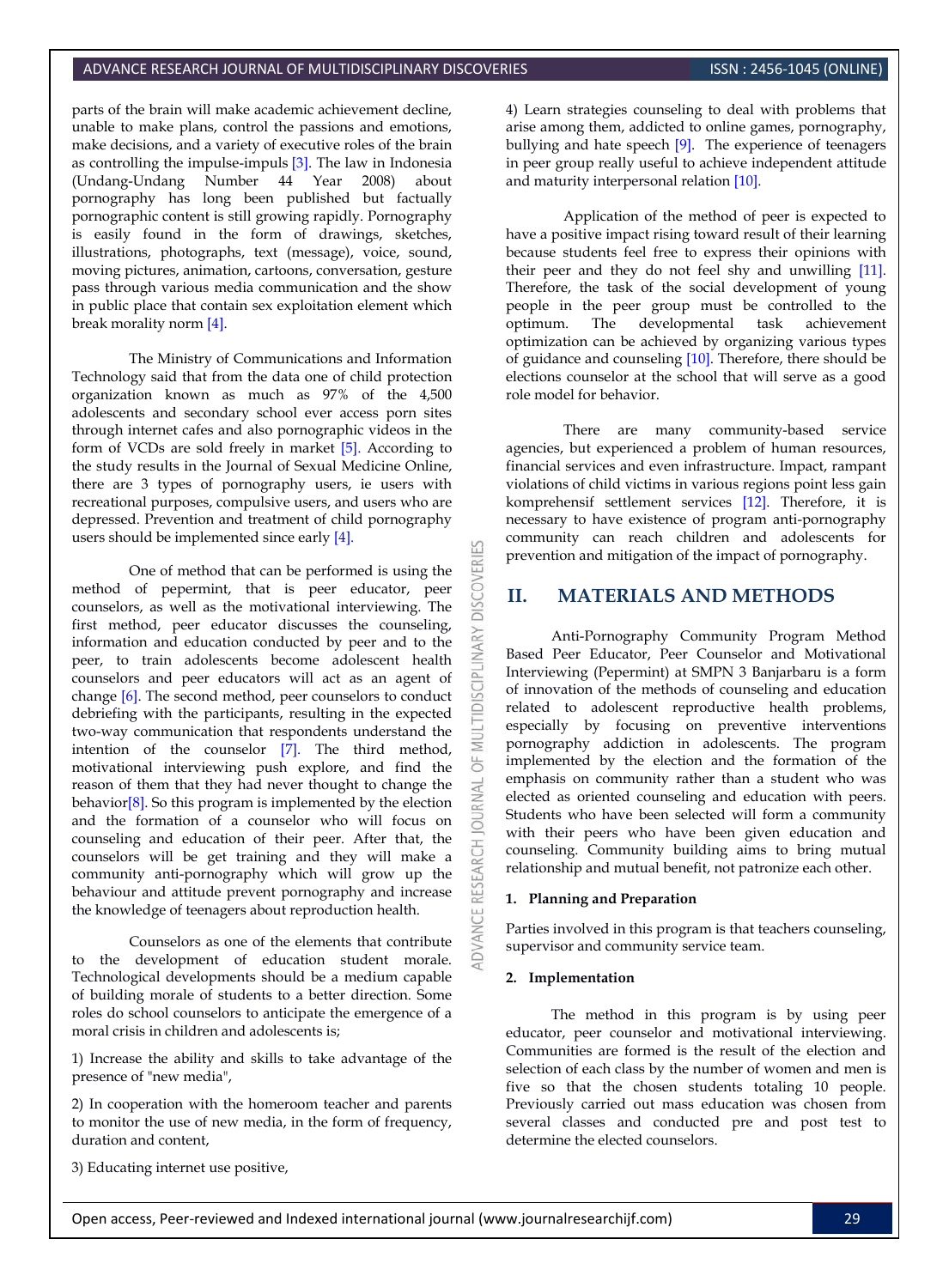#### ADVANCE RESEARCH JOURNAL OF MULTIDISCIPLINARY DISCOVERIES **INC. AND SEE ALSO ASSAULT AND SERVICE ASS** (ONLINE)

Recruitment of students were selected as the originator is done with the following requirements: completing the registration form, interested and ready to commit to run the program for 1 year ahead, active and social control of the media, and can communicate and socialize well with peers or younger. There are no specific requirements in recruitment, especially those who have committed so that activities can be carried out in a sustainable manner. Advice and recommendation of the council of teachers may be one of the consideration.

Peer counselor and peer educator is not someone who is expected to professionals in the field, but is someone who has been given the knowledge in order to provide knowledge that has been gained to their peers. Students who elect more emphasis into the community for education and counseling do is patronize banned but more to directing and collaborating with the counselee.

While the method of motivational interviewing is a counseling method that is directed in the prevention of pornography and for students who have indicated pornography. Counseling carried out with peers is not providing information or education if counselees not want. Counseling carried out with the cooperation and building a strong motivation counselee. This is done with the counselor did not tell his friends who have indicated Porn changed however from counselees own express wish to change with the counselor to build motivation from within counselee.

**DISCOVERI** 

**IDISCIPLINARY** 

 $\overline{0}$ 

Overview implementation of this program outline that is held for 5 months with 2 months of the implementation of the formation of students was selected as the first originator of the program and the next 2 months that the core activities after the establishment of the community and one last month for reporting program. Once there is a student representative elected then formed a community in which students were selected to perform sharing activities, namely the implementation of the "Duling" (education and counseling), the sessions vent by a team of community service if encountered problems presented counselees beyond the limits of the ability of counselors, social media where visible progress and guide booklet given to grip the chosen students, which in turn is essentially the counselee will definitely become a member of the community.



**Figure 1. Organizational Structure Program**

An overview of the duties and functions of the organizational structure of the above program is as follows: Supervisor (Tim initiator of the program). The initiator of the program is students as implementing community service programs and oversee the sustainability of the program. Trustees served as an escort and monitor and evaluate the activities that took place. Chairman (SMPN 3 Banjarbaru). Duty to lead, direct, coordinate and monitor the activities. Vice Chairman (SMPN 3 Banjarbaru). Duty to assist the chairman in conducting. Social media platforms coming from SMPN 3 Banjarbaru. Served as the person in charge of publications and documentation activities. Section counselor development comes from SMPN 3 Banjarbaru. His job is in the open recruitment of peppermint and community members pengkonselorisasian counselors, because the program will continue from year to year. Section Duling (education and counseling) comes from SMPN 3 Banjarbaru. Acting as a facilitator in Duling activities, namely to coordinate if there are barriers and obstacles that occur. Administration section comes from SMPN 3 Banjarbaru. Having archiving tasks in a responsible administration and related activities pocket book.



**Figure 2. Logo Program Activity**

Logo of program activities above has its own meaning. Mint leaves as a replacement point of the letter "i" means that the mint has many benefits such as the counselee to be formed later and represents the representation of names of activities, namely peppermint. While the picture in the top left corner illustrates the core activities, namely peer counselor and peer educator role as counselee will mutually cooperate with one another.

Before the establishment of the student chosen from the program, the students who are selected will be given training on the dangers and consequences of pornography, pornography addiction prevention and learning interview or counseling to change behavior by extracting information peers. Here is the activity carried out until the formation of the community:

#### **A. Education with interactive dialogue**

Training and educational materials provided are:

- 1) Material related to adolescent reproductive health and problems occurred
- 2) Material Pornography: danger, the impact and prevention of addiction.
- 3) Material Method of motivational interviewing, peer educator, peer counselor in health education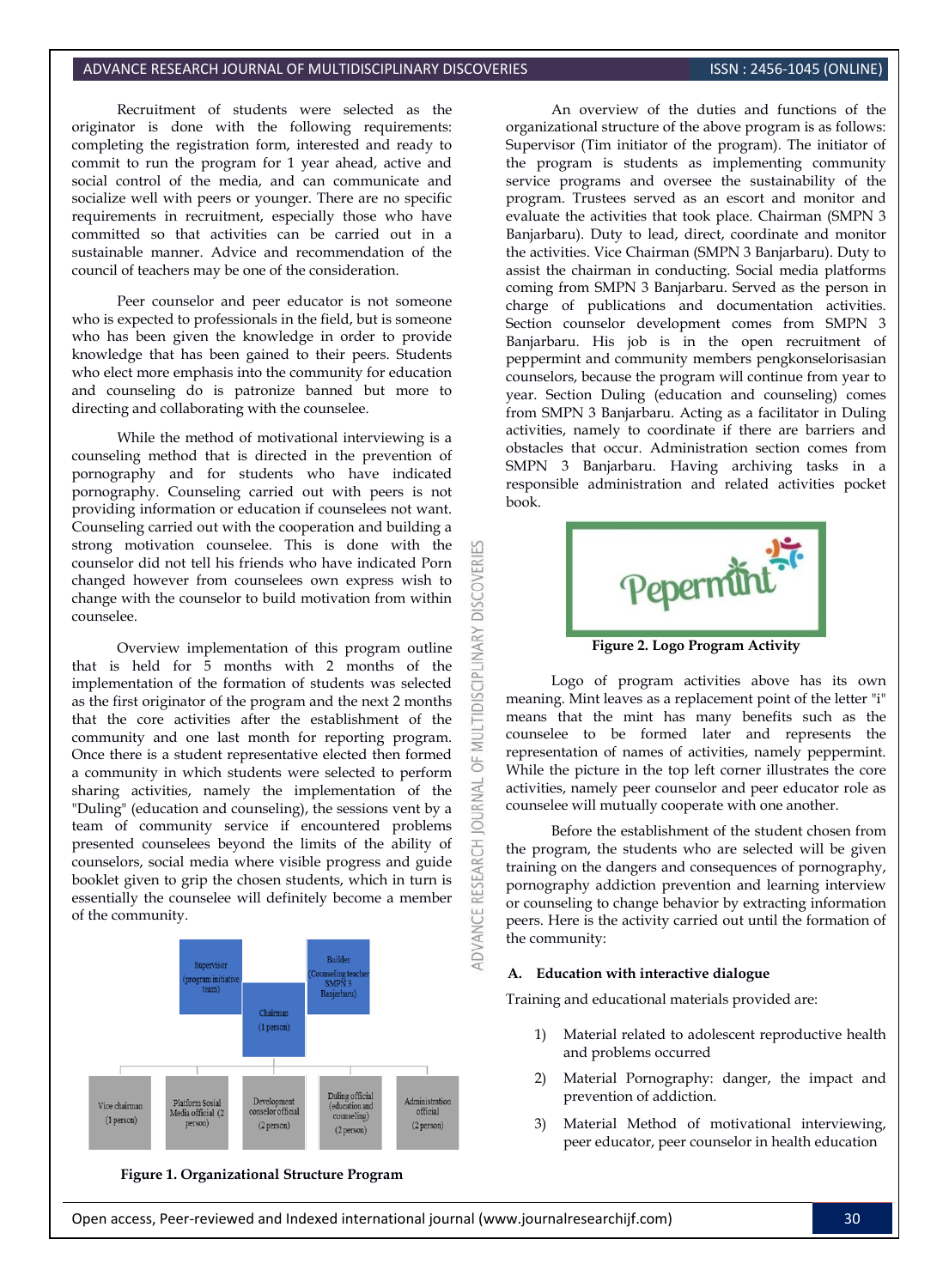Evaluation efforts undertaken to assess the success of the activities carried out pre-test and post-test to determine the level of understanding of the target at the beginning of the intervention. The learning is done by lecture talk, videos, games and question answer.

#### **B. Simulations**

Prospective counselors are given examples of cases that occurred and led the implementation of appropriate education and counseling methods. Simulations were carried out directed by the supervisor to ensure the implementation carried out by a team of community service.

#### **C. Creativity Class**

This strategy is to empower counselors through the skill they had. The prospective counselors serving health promotion that matches the theme of creativity possessed pornography.

#### **D. Election**

Election of counselors to form this community views of seriousness and activity of students in the learning process, both in the provision of material and process simulation. Selection also be seen from the progress of post-test values. Counselors who meet further criteria were interviewed and asked questions. Ten people were elected counselors will sign a Statement of Willingness to Cooperate and letter of consent from parents to support these activities. Counselors will provide education and counseling with their peers both within the school and their home environment. And finally, those who have received counseling and educating members of the community with the counselor.

Here is the activities carried out after the formation of the community:

a) Implementation of the "Duling" (education and counseling)

Students who elect to implement education and counseling program that has been taught and provided with a pocket book. Duling implemented according to each gender. Duling in a classroom environment can be implemented when the subjects of Guidance and Counseling. Follow-up activities can be carried out after the Duling Counseling subjects ended and can cooperate with PMR extracurricular activities (Red Cross Youth). Teachers of counselor played a major role in the overall supervision of the program.

#### b) Pocket book

Given pocket book containing the range of material that has been submitted and the list of students or peers who have been given education and counseling. Pocket book is must be taken and stored for the students selected.

#### c) Curhat

The students were selected who had provide education and counseling, consultations like sharing to your own friends outside of school hours with the provision that if the case were deemed sufficient to meet heavy and cumbersome shall report to the initiator of the program. This activity can be carried out through social media such as line, whatsapp, twitter and instagram or face to face.

#### d) Community social media platforms

This social media platform aims to mengeksiskan programs already running. The program is always updated its development and favor the testimony of activities. Given the current juvenile can not be separated from social media, then it will attract the counselee. The counselee has got education and join the community can use the antipornography movement is by using the hashtag #NoPornografi #MudaBerkreasi.

# **III. STATISTICAL ANALYSIS AND GRAPHICAL PRESENTATION**

The analysis used to determine the average difference before and after intervention is performed by Paired t test (Dependent T-Test) if the normal distribution and Wilcoxon test if it does not meet for the paired t test. Variable knowledge before and after the intervention is not normal because of significant  $(0.000) < 0.05$ . The results of the analysis using the Wilcoxon test with the hypothesis:

H0:  $d = 0$  (no difference in knowledge of the student before and after the event).

H1:  $d \neq 0$  (there is a difference of student knowledge before and after the event).

# **IV. RESULTS**

**DISCOVERI** 

INARY

**IDISCIPLI** 

5

RNAL 5

> Activities at SMPN 3 Banjarbaru executed in 5 classes with two different times. This activity consists of two materials, namely on adolescent reproductive health and pornography. The number of participants who follow these events amounted to 123 people who come from class VII-A. VII-B, VII-C, VII-E dan VII-F representative. Pre-post test performed in order to measure changes in knowledge, done before the election activities counselor begins, with the division of two different materials, namely on adolescent reproductive health and pornography.

> The results of the observation level of knowledge before and after implementation of the activities previously indicated any change there are 57 people (46.34%) who have a good knowledge, after participating in the activities has increased to 88 (71.54%) who have a good level of knowledge. Results of follow-up observations to evaluate the knowledge of participants found that an increase in knowledge of 41 (33.34%) who have a good knowledge to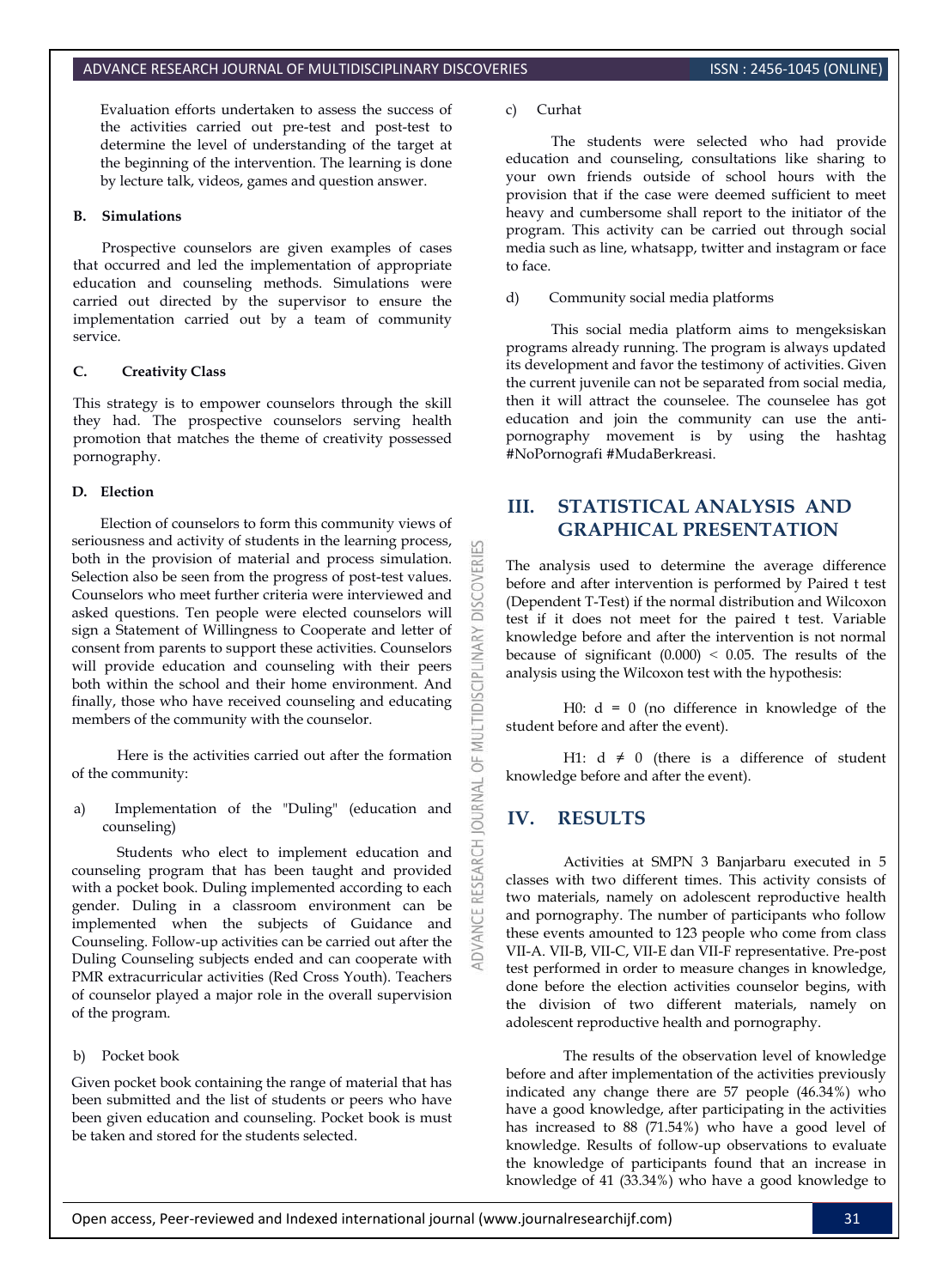114 people (92.68%) who have a good level of knowledge. The results of the statistical analysis found that p-value = 0.000 which is less than  $\alpha$  = 0.05. It shows that we conclude H0 is rejected, which means that there is a difference in students' knowledge before and after participating in activities concerning adolescent reproductive health and pornography.

# **V. DISCUSSION**

Pornography can cause damage to the five parts of the brain, especially in the pre frontal corteks (part of the brain right behind the forehead). This resulted in decreased academic performance, people can not make plans, control the passions and emotions and make decisions. Pornography is one of the problems highlighted the government, especially the Ministry of Communications and Information in Indonesia. Blocking or filter method, and also called on the telecommunications companies and Internet service providers are obliged to block web sites containing pornographic content have been carried out. But these efforts have not overcome the problem of pornography in their entirety.

To address these problems need to be alternatives to the prevention and control through the method performed in community anti-pornography program is the method of peppermint. First, peer educators (peer educators) is a process of communication, information, education and communication (IEC) conducted by and for the peer. Secondly, the delivery of education by peer counselor to the youth with the lecture method is a way of delivering a message that is most common to share knowledge and health facts. This method will be effective when coupled with a question and answer session with the participants, resulting in a two-way communication. The third method, which is Motivational Interviewing (MI) is one of the counseling technique is intended to encourage individuals to explore, and find the reason of her that she had never thought to change its behavior. MI method is suitable to apply to the teenagers who indicated addicted to pornography. With the implementation of this program will form the community that will receive education and training provision of the personal skills of the counselor peppermint order to avoid the behavior of juvenile pornography and increase understanding about the true intent or knowledge of sexual and reproductive health of adolescents and to prevent sexually deviant behavior.

# **VI. CONCLUSION**

The result of this activity indicates that there is an increased knowledge of students before and after the activity. Based on the analysis results obtained p-value = 0.000 which is less than  $\alpha$  = 0.05. It shows that we conclude H0 is rejected, which means that there is a difference in students' knowledge before and after participating in activities concerning adolescent reproductive health and pornography. Therefore, it takes more effort to develop community empowerment peppermint counselors and students to prevent and address the problems of pornography and adolescent reproductive health that occurs, monitoring and evaluation of peppermint counselor who became the first pioneers in this activity.

# **VII. ACKNOWLEDGEMENT**

Thank you go to the Ministry of Research, Technology and Higher Education has provided Grants through the Student Creativity Program Community Services so that these activities can be carried out. Rector, Dean, Faculty of Medicine FSIM organization ULM Trustees and Chairman of the Program of Public Health Faculty of Medicine, University of Lambung Mangkurat that provide opportunities and permit us to perform activities on the ground. In addition, the highest award to SMPN 3 Banjarbaru, principal of SMPN 3 Banjarbaru, representatives of teachers counseling giving permission and give support and assist in the implementation of research activities and this devotion.

### **VIII. REFERENCES**

53

**DISCOVERI** 

MULTIDISCIPLINARY

bF<sub>1</sub>

**JOURNAL** 

**ADVANCE RESEARCH** 

- <span id="page-4-0"></span>[1] **Astuti S D, Idola P P, Dini S F A.** Strategi Komunikasi Program Internet Sehat dan Aman Kementerian Komunikasi dan Informatika Republik Indonesia (Studi Kasus Evaluasi Program Incakap Tahun 2015). Jurnal Komunikasi, 2016; 8(1): 25 – 35.
- <span id="page-4-1"></span>[2] **Prasetyo D P, Muarrofah, Dwi P.** Pornografi Terhadap Relasi Heteroseksual Remaja SMP Usia 12-15 Tahun. Nursing Journal Of Stikes Insan Cendekia Medika Jombang, 2017; 13(1): 40 - 46.
- <span id="page-4-2"></span>[3] **Azkiyah L.** Bibliokonseling virtual: metode pengurangan tindak pikiran pornografi pada siswa SMPN 1 Karangploso. Cendekia, 2017; 11(2): 183-194.
- <span id="page-4-3"></span>[4] **Susanto.** Memerangi Pornografi Anak. [https://nasional.kompas.com/read/2017/03/23/](https://nasional.kompas.com/read/2017/03/23/19013821/memerangi.pornografi.anak.%202017) [19013821/memerangi.pornografi.anak. 2017;](https://nasional.kompas.com/read/2017/03/23/19013821/memerangi.pornografi.anak.%202017)  Diakses 4 Juni 2018.
- <span id="page-4-4"></span>[5] **Khoirul A.** Masalah Pornografi Jadi Sorotan Semua Pihak. http://www.nu.or.id/post/read/23413/masalahpornografi-jadi-sorotan-semua-pihak. 2010; Diakses 23 September 2018.
- <span id="page-4-5"></span>[6] **Ervyna A, Putu ASU, I Wayan S.** Pengaruh Peer Education Terhadap Perilaku Personal Hygiene Genetalia Dalam Pencegahan Kanker Serviks Pada Remaja Putri Di SMP Negeri 10 Denpasar. COPING Ners Journal, 2015; 3(2): 61-67.
- <span id="page-4-6"></span>[7] **Krismayanti NLPY, Trisno AW, Nining TSS.**  Pendidikan Seks Melalui Peer Counselor Terhadap Pengetahuan Remaja Tentang Seks Pranikah. Jurnal Ilmu Kebidanan, 2013; I(2) : 71-77.

Open access, Peer-reviewed and Indexed international journal (www.journalresearchijf.com) 32